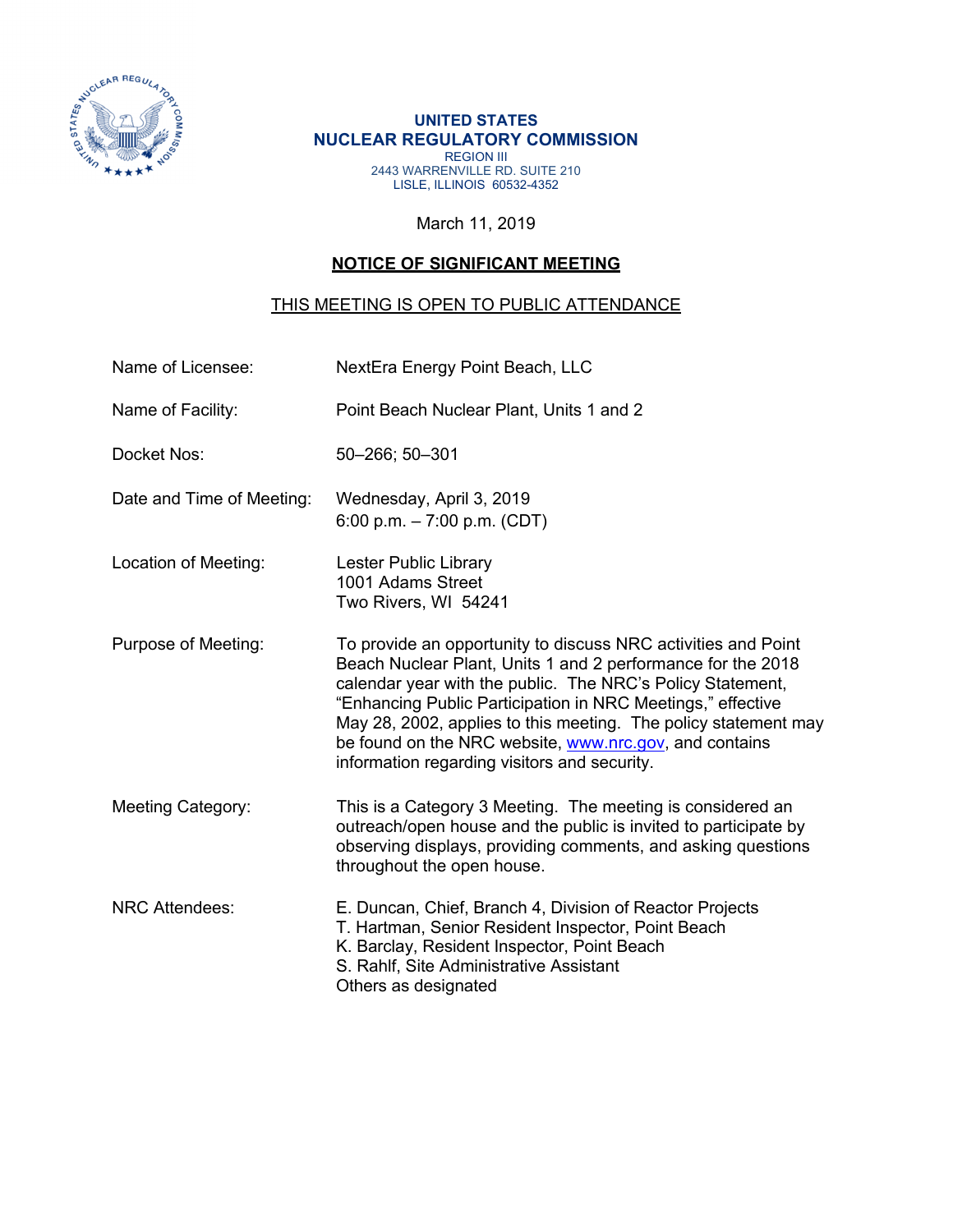Note: Attendance at this meeting by NRC personnel, other than those listed above, should be made known to Eric Duncan at 630–829–9620 by Thursday, March 28, 2019. The NRC provides reasonable accommodation to individuals with disabilities where appropriate. If you need a reasonable accommodation to participate in this meeting, or need this meeting notice or transcript or other information from the meeting in another format (e.g., braille, large print), please notify the NRC's meeting coordinator. Determinations on requests for reasonable accommodation will be made on a case-bycase basis.

Because meetings are sometimes canceled or rescheduled as a result of unforeseen circumstances, such as severe weather, confirm the meeting schedule with the meeting contact.

Approved by: */RA/* 

Eric Duncan, Chief Branch 4 Division of Reactor Projects

Meeting Contact: Eric Duncan, Chief Branch 4 630–829–9620 eric.duncan@nrc.gov